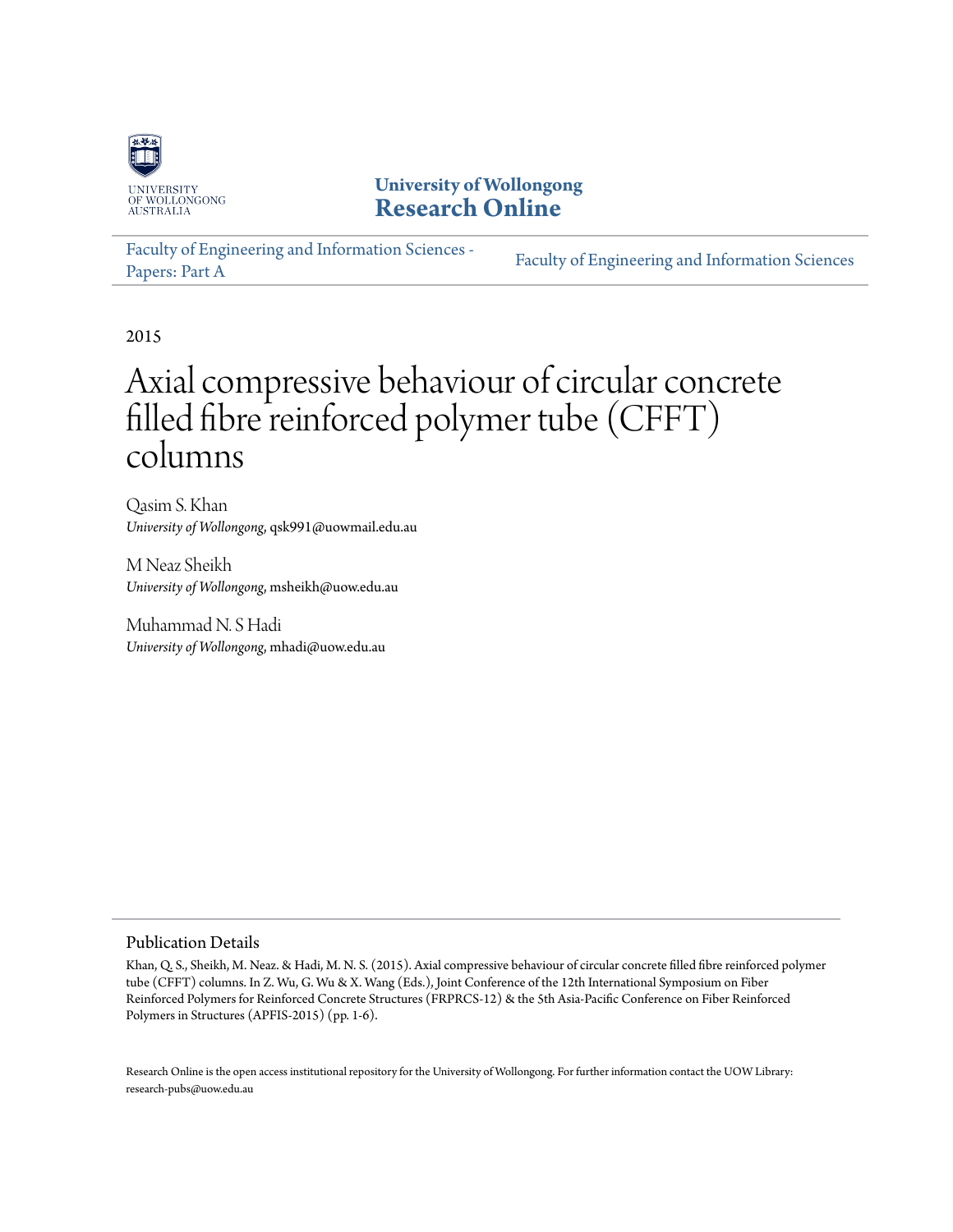# Axial compressive behaviour of circular concrete filled fibre reinforced polymer tube (CFFT) columns

# **Abstract**

Concrete Filled Fibre Reinforced Polymer Tube (CFFT) technique for new reinforced concrete (RC) column construction has attracted significant research attention in recent years. The CFFT acts as a longitudinal and transverse reinforcement and serves as a formwork. The CFFT also acts as a barrier to corrosion accelerating agents and reduces the corrosion phenomenon in RC column specimens. A total of six circular CFFT specimens of 152.5 mm in diameter and 305 mm in height were cast to investigate the axial compressive behaviour of two types of circular CFFT specimens with similar nominal confinement ratios. Type-1 CFFT specimens consisted of 0.5 mm thick Carbon FRP (CFRP) tube and Type-2 CFFT specimens consisted of 1.3 mm thick Glass FRP (GFRP) tube. Test results of CFFT specimens are also compared with FRP sheet confined concrete specimens with similar nominal confinement ratios. Tested CFFT specimens failed in a brittle manner due to rupture of fibres and crushing of concrete. Experimental results showed that CFRP CFFT specimens achieved almost similar confined concrete strengths and confined concrete axial strains to that of 2.6 times thicker GFRP CFFT specimens. Tested CFFT specimens exhibited smaller confined concrete strengths and confined concrete axial strains than FRP sheet confined concrete specimens with similar nominal confinement ratios.

#### **Disciplines**

Engineering | Science and Technology Studies

#### **Publication Details**

Khan, Q. S., Sheikh, M. Neaz. & Hadi, M. N. S. (2015). Axial compressive behaviour of circular concrete filled fibre reinforced polymer tube (CFFT) columns. In Z. Wu, G. Wu & X. Wang (Eds.), Joint Conference of the 12th International Symposium on Fiber Reinforced Polymers for Reinforced Concrete Structures (FRPRCS-12) & the 5th Asia-Pacific Conference on Fiber Reinforced Polymers in Structures (APFIS-2015) (pp. 1-6).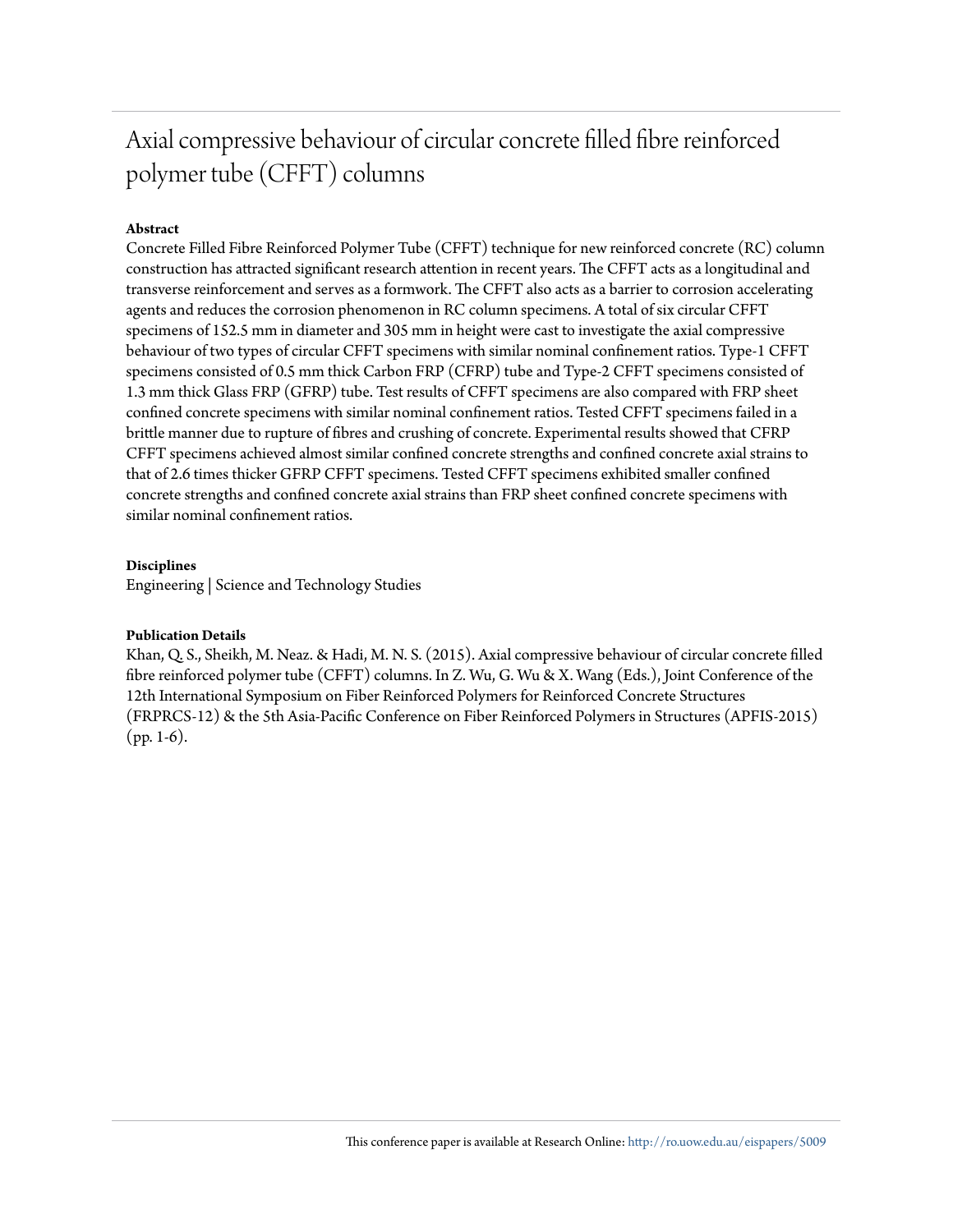# **AXIAL COMPRESSIVE BEHAVIOUR OF CIRCULAR CONCRETE FILLED FIBRE REINFORCED POLYMER TUBE (CFFT) COLUMNS**

Qasim S. Khan<sup>1</sup>, M. Neaz Sheikh<sup>2</sup>, Muhammad N.S. Hadi<sup>3</sup>

<sup>1</sup> Ph.D. Candidate, School of Civil, Mining and Environmental Engineering, University of Wollongong, Australia Email: qsk991@uowmail.edu.au

 $2$  Senior Lecturer School of Civil, Mining and Environmental Engineering, University of Wollongong, Australia Email: msheikh@uow.edu.au

<sup>3</sup> Associate Professor School of Civil, Mining and Environmental Engineering, University of Wollongong, Australia Email: [mhadi@uow.edu.au](mailto:mhadi@uow.edu.au)

**Keywords:** CFFT, Confinement ratio, Strength, Axial strain

# **ABSTRACT**

Concrete Filled Fibre Reinforced Polymer Tube (CFFT) technique for new reinforced concrete (RC) column construction has attracted significant research attention in recent years. The CFFT acts as a longitudinal and transverse reinforcement and serves as a formwork. The CFFT also acts as a barrier to corrosion accelerating agents and reduces the corrosion phenomenon in RC column specimens. A total of six circular CFFT specimens of 152.5 mm in diameter and 305 mm in height were cast to investigate the axial compressive behaviour of two types of circular CFFT specimens with similar nominal confinement ratios. Type-1 CFFT specimens consisted of 0.5 mm thick Carbon FRP (CFRP) tube and Type-2 CFFT specimens consisted of 1.3 mm thick Glass FRP (GFRP) tube. Test results of CFFT specimens are also compared with FRP sheet confined concrete specimens with similar nominal confinement ratios. Tested CFFT specimens failed in a brittle manner due to rupture of fibres and crushing of concrete. Experimental results showed that CFRP CFFT specimens achieved almost similar confined concrete strengths and confined concrete axial strains to that of 2.6 times thicker GFRP CFFT specimens. Tested CFFT specimens exhibited smaller confined concrete strengths and confined concrete axial strains than FRP sheet confined concrete specimens with similar nominal confinement ratios.

# **1 INTRODUCTION**

Fibre Reinforced Polymer (FRP) composites are widely used to enhance strength and ductility of Reinforced Concrete (RC) column specimens by confining the lateral dilation of the concrete [\[1\]](#page-7-0). Concrete Filled Fibre Reinforced Polymer tube (CFFT) column specimens are considered as viable alternative of steel RC column specimens for new column construction. The CFFT serves as a formwork, a barrier to corrosion accelerating agents, and longitudinal and transverse reinforcement [\[2-4\]](#page-7-1). The strength and ductility of FRP confined concrete depends on the type of fibres, thickness of fibres, orientation of fibres, cross-sectional shape of specimen and unconfined compressive strength of the concrete [\[5,](#page-7-2) [6\]](#page-7-3). Ozbakkaloglu [6] reported that specimen size (height to diameter ratio) and manufacturing method of FRP tubes have minimum effect on the strength and ductility of short CFFT specimens subjected to concentric axial compression. The increase in the strength and ductility of CFFT specimens is primarily dependent on the confinement effectiveness of FRP tube in confining the dilated concrete which is a function of material properties (thickness, modulus of elasticity and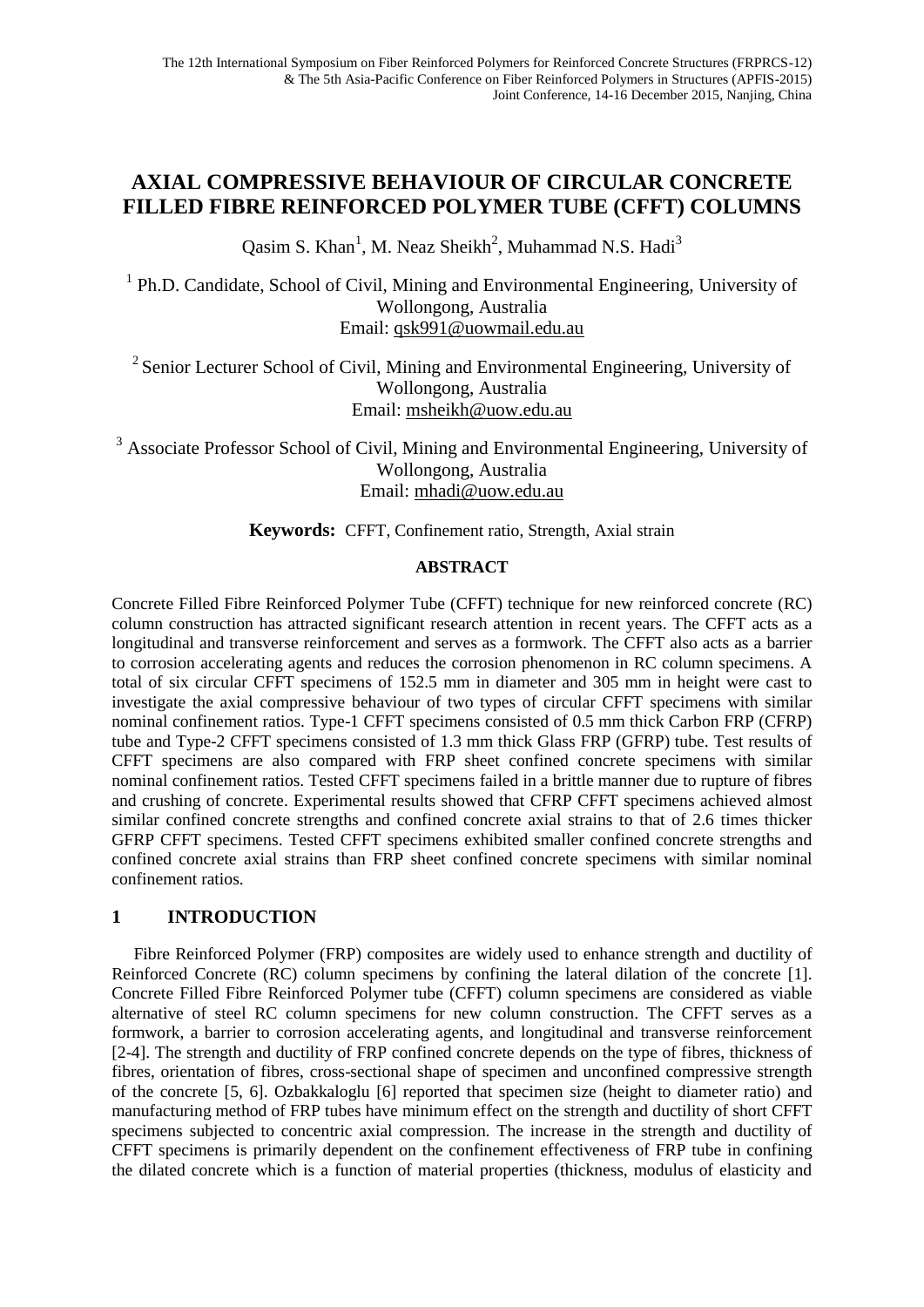ultimate tensile strain) of fibres, diameter of FRP tube and unconfined compressive strength of the concrete [\[7,](#page-7-4) [8\]](#page-7-5). The orientation of the fibres in FRP tube is the other parameter that can significantly affect the confinement effectiveness of FRP tube. It has been reported that fibres oriented along the circumferential direction are more effective in increasing the confined concrete strength and strain of CFFT specimens than skew fibres with fibres oriented at angles other than 90° to the longitudinal direction [\[8,](#page-7-5) [9\]](#page-7-6).

This experimental study reports the observed failures, and axial load-deformation, axial stressstrain and axial stress-circumferential strain behaviour of circular CFFT specimens tested under concentric axial compression.

#### **2 EXPERIMENTAL PLAN**

This experimental study reports the influence of Carbon FRP (CFRP) and Glass FRP (GFRP) tubes on the axial compressive behaviour of circular Concrete Filled Fibre Reinforced Polymer Tube (CFFT) column specimens. Six circular CFFT specimens of 152.5 mm in diameter and 305 mm in height filled with ready mix concrete having 28 days compressive strength of 37 MPa were tested at the High Bay Laboratories of School of Civil, Mining and Environmental Engineering, University of Wollongong, Australia.

CFRP and GFRP tubes with 0.5 mm and 1.3 mm in thicknesses were selected, respectively. FRP tubes were machined by automated filament winding method to have a uniform tube thickness [\[10\]](#page-7-7). FRP tubes were designed with alternate fibre layers oriented along the circumferential direction and skew direction (60° to the longitudinal direction). This stacking sequence of fibres orientation was repeated until the required thickness of the FRP tube was achieved. FRP tube with all the fibre layers oriented along the circumferential direction would have resulted in premature failure of the tubes due to transverse separation of fibres as the capacity of the resin to resist the lateral expansion of the concrete core would have exhausted. The skew fibres provide a component along longitudinal direction which prevents the transverse separation of fibres [9]. CFRP tubes consisted of 63% carbon fibres and 37% resin by volume, whereas GFRP tubes consisted of 60% glass fibres and 40% of resin by volume. The manufacturer [\[10\]](#page-7-7) provided material properties of FRP tubes are reported in Table 1.

Table 1 Manufacturer provided FRP tube properties [\[10\]](#page-7-7)

| Material         | <b>Modulus of Elasticity</b><br>of fibres $E_f$ [GPa] | Ultimate tensile<br>strength of fibres $f_{f\mu}$<br>[MPa] | Ultimate tensile<br>strain of fibres<br>$\mathcal{E}_{\text{f}u}$ [%] |
|------------------|-------------------------------------------------------|------------------------------------------------------------|-----------------------------------------------------------------------|
| <b>CFRP</b> Tube | 230                                                   | 5080                                                       | 2.2                                                                   |
| <b>GFRP</b> Tube | 80                                                    | 2000                                                       | 2.5                                                                   |

In designing FRP tubes, the effect of confinement effectiveness of FRP tubes and compressive strength of concrete on the axial load-deformation was considered. The confinement effectiveness of FRP tube was considered in terms of confinement pressure  $(f_l)$  (Equation 1):

$$
f_l = \frac{2E_f t_f \varepsilon_{fu}}{D} \tag{1}
$$

where,  $E_f$  is the modulus of elasticity of fibres in MPa,  $t_f$  is the thickness of fibres in mm,  $\varepsilon_{f\mu}$  is the ultimate tensile strain of fibres and *D* is diameter of CFFT in mm. The effect of compressive strength of concrete  $(f_{co})$  on confinement effectiveness was taken into account in terms of nominal confinement ratio ( $f_l/f_{co}$ ) (Equation 2):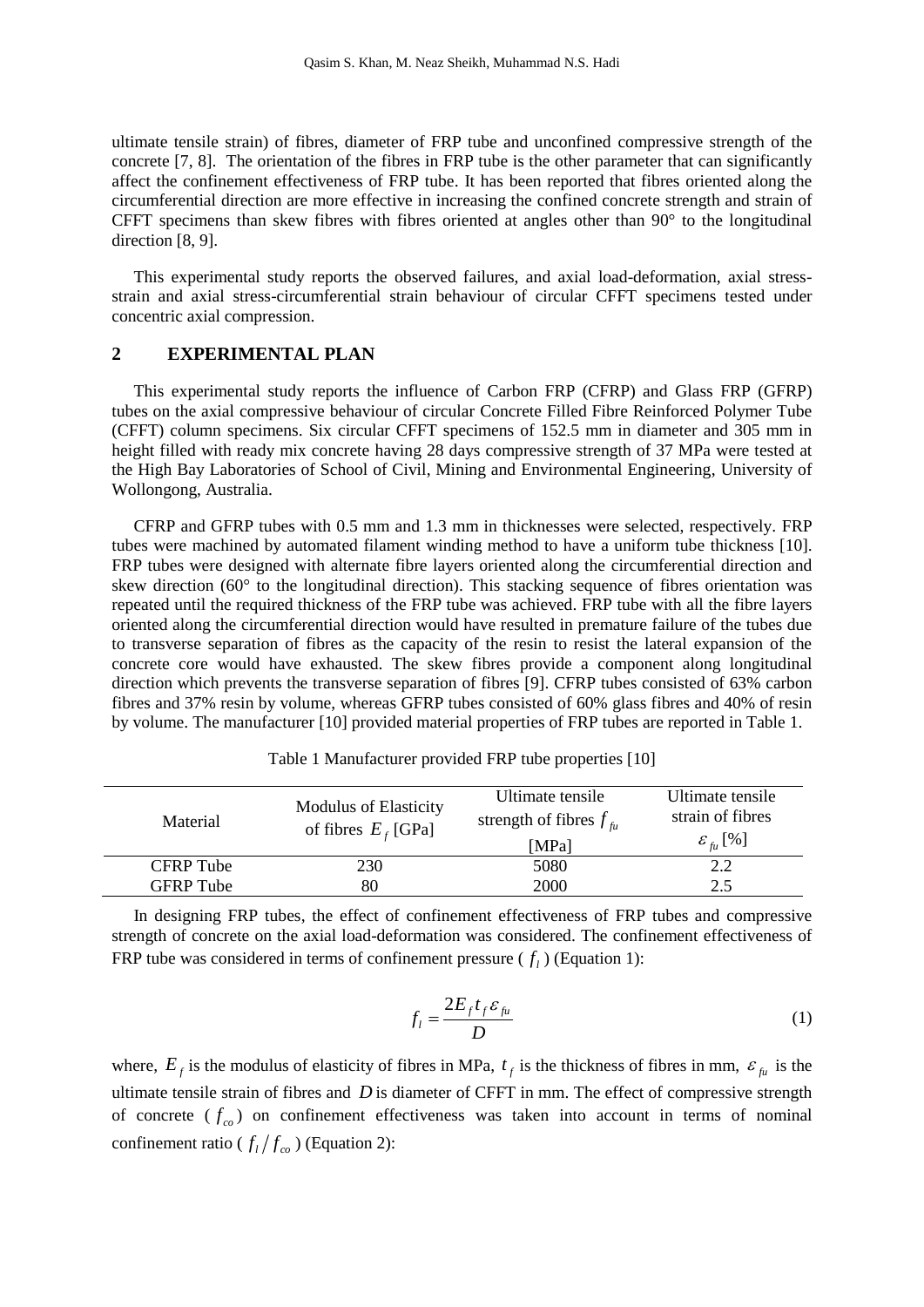The 12th International Symposium on Fiber Reinforced Polymers for Reinforced Concrete Structures (FRPRCS-12) & The 5th Asia-Pacific Conference on Fiber Reinforced Polymers in Structures (APFIS-2015) Joint Conference, 14-16 December 2015, Nanjing, China

$$
\frac{f_l}{f_{co}} = \frac{2E_f t_f \varepsilon_{fu}}{Df_{co}}
$$
\n(2)

The circular CFFT specimens were designated according to the type of FRP tubes and the specimen number in the series. In this experimental study the influence of two types of FRP tubes i.e., CFRP Tube (CT) and GFRP Tube (GT) was investigated under concentric axial compression. The circular CFFT specimens were divided in two series. The CFRP tubes and GFRP tubes with three specimens in each series were tested under concentric axial compression. For example a CFFT designated as CT-1 indicates a CFRP tube confined concrete specimen tested under axial compression and the first in the series. The details of tested circular CFFT specimens are presented in [Table 2.](#page-4-0)

<span id="page-4-0"></span>

|                | Nominal Tube                        | Nominal                  | Nominal                    | Nominal                           |  |
|----------------|-------------------------------------|--------------------------|----------------------------|-----------------------------------|--|
| Specimen<br>ID | thickness t<br>$\lceil$ mm $\rceil$ | Height of<br><b>CFFT</b> | Diameter of<br><b>CFFT</b> | Confinement<br>Ratio $f_i/f_{co}$ |  |
|                |                                     | H [mm]                   | $D$ [mm]                   |                                   |  |
| $CT-1$         | 0.5                                 | 305                      | 152.5                      | 0.90                              |  |
| $CT-2$         | 0.5                                 | 305                      | 152.5                      | 0.90                              |  |
| $CT-3$         | 0.5                                 | 305                      | 152.5                      | 0.90                              |  |
| $GT-1$         | 1.3                                 | 305                      | 152.5                      | 0.92                              |  |
| $GT-2$         | 1.3                                 | 305                      | 152.5                      | 0.92                              |  |
| $GT-3$         | 13                                  | 305                      | 152.5                      | 0.92                              |  |

Table 2 Details of circular CFFT specimens tested in this study

# **3 INSTRUMENTATION AND TEST METHODOLOGY**

To measure axial deformations, the circular CFFT specimens were instrumented with two Linear Variable Displacement Transducers (LVDT) to measure axial deformation. Two strain gauges in axial direction were attached on opposite sides of FRP tube to measure axial strains in FRP tube. Two strain gauges in lateral direction were attached on opposite sides to measure lateral strains in FRP tube [\(Figure 1\)](#page-4-1).



Figure 1 Axial compression testing arrangement

<span id="page-4-1"></span>The circular CFFT specimens were tested in concentric axial compression in the 5000 kN Denison Universal Testing Machine (UTM). To prevent premature failures of the circular CFFT specimens, the ends of the specimens were wrapped with two layers of 0.5 mm thick and 35 mm wide CFRP sheets. Top end of circular CFFT specimens was capped with high strength plaster to distribute axial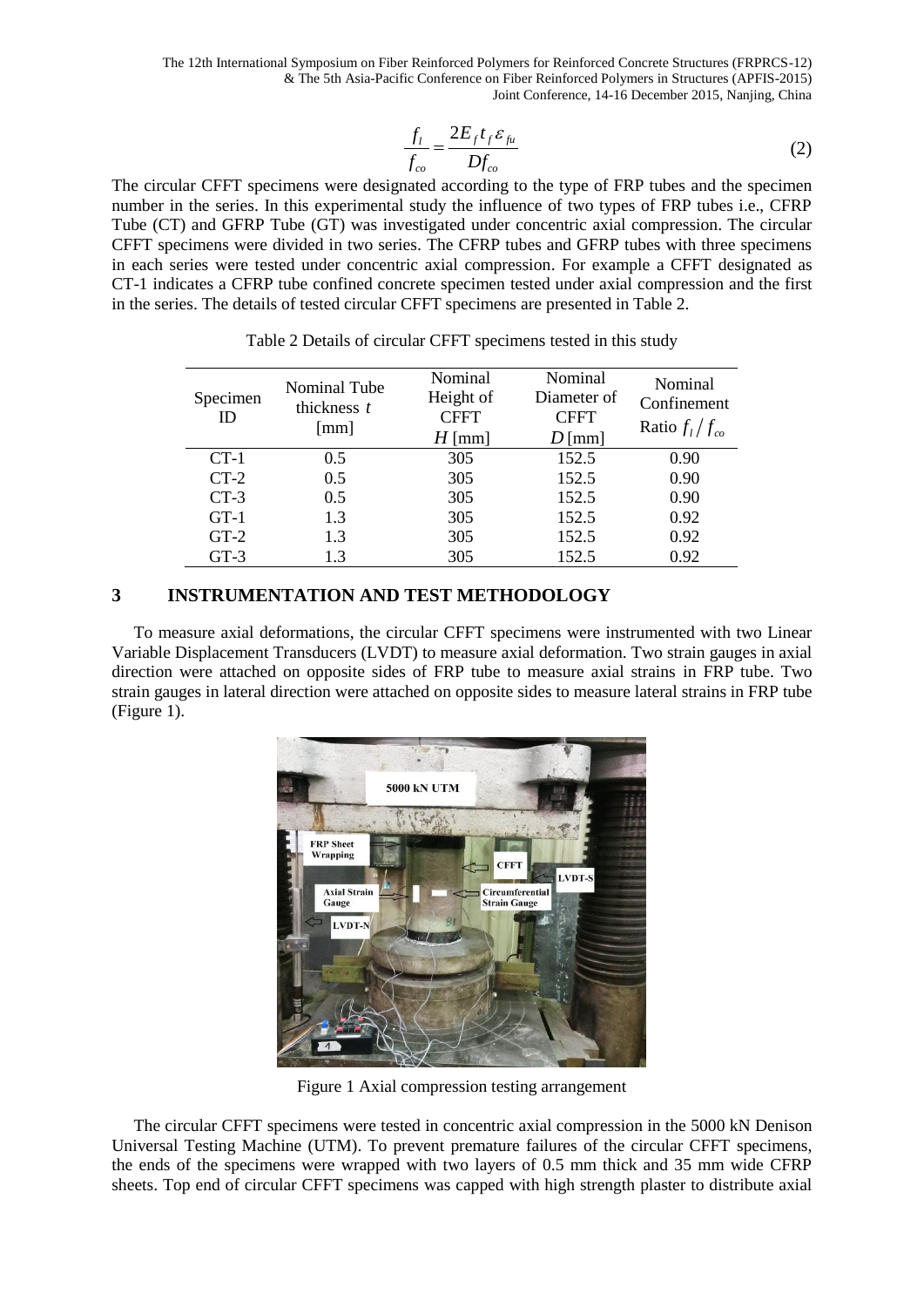loads uniformly over the cross section of specimen. Tested CFFT specimens were preloaded to 100 kN and unloaded to 20 kN under a force controlled load application at a rate of 50 kN/min to adjust minor eccentricities due to uneven surfaces and alignment of CFFT specimen within the loading plates of the UTM. Afterwards, the test continued under displacement controlled load application at a rate of 0.3 mm/min until the rupture of FRP tube.

# **4 OBSERVED FAILURE AND STRESS STRAIN BEHAVIOUR OF TESTED CIRCULAR CFFT SPECIMENS**

The failure of circular CFFT specimens was characterized by ruptured fibres and crushing of the concrete as shown in [Figure 2.](#page-5-0) The failure in CFFT specimens were initiated with snapping sounds of rupturing of fibres. Increased axial load resulted in louder snapping sounds of rupturing of fibres along with crushing of concrete. The final failure in CFRP CFFT specimens was more brittle than that of GFRP CFFT specimens which may be attributed to larger modulus of elasticity of CFRP fibres than that of GFRP fibres.



(a) CFRP CFFTs (b) GFRP CFFTs

Figure 2 Observed failures in tested circular CFFT specimens

<span id="page-5-0"></span>Axial stress-strain and axial stress-circumferential strain behaviour of circular CFFT specimens is defined by steep rising curve (first ascending part) followed by mild rising curve (second ascending part) as presented in [Figure 3.](#page-5-1) The first ascending part exhibited a sharp rise in axial stress with relatively smaller increase in axial and circumferential strains in FRP tubes. During this phase, Poisson's ratio of concrete was smaller than that of FRP tube as FRP tube confinement was not much activated and increased axial stress was due to axial load resisted by concrete only. Increased axial load resulted in increased axial and circumferential strains due to volumetric expansion of the concrete. Increased circumferential strains exerted increased circumferential pressures on FRP tube. As circumferential pressure increased beyond critical value of stress, FRP tube confinement was activated. The second ascending part illustrated mild rise in axial stress with large increase in axial and circumferential strains in FRP tubes showed increased effectiveness of FRP tube in confining the micro-cracked concrete. The slope of the second curve depends on the confinement effectiveness of FRP tube. The second ascending part in case of CFRP CFFT specimens was steeper than GFRP CFFT specimens which indicated larger confining capacity of 0.5 mm thick CFRP tubes than 1.3 mm thick GFRP tubes.



<span id="page-5-1"></span>Figure 3: Axial stress-strain and axial stress-circumferential strain of circular CFFT specimens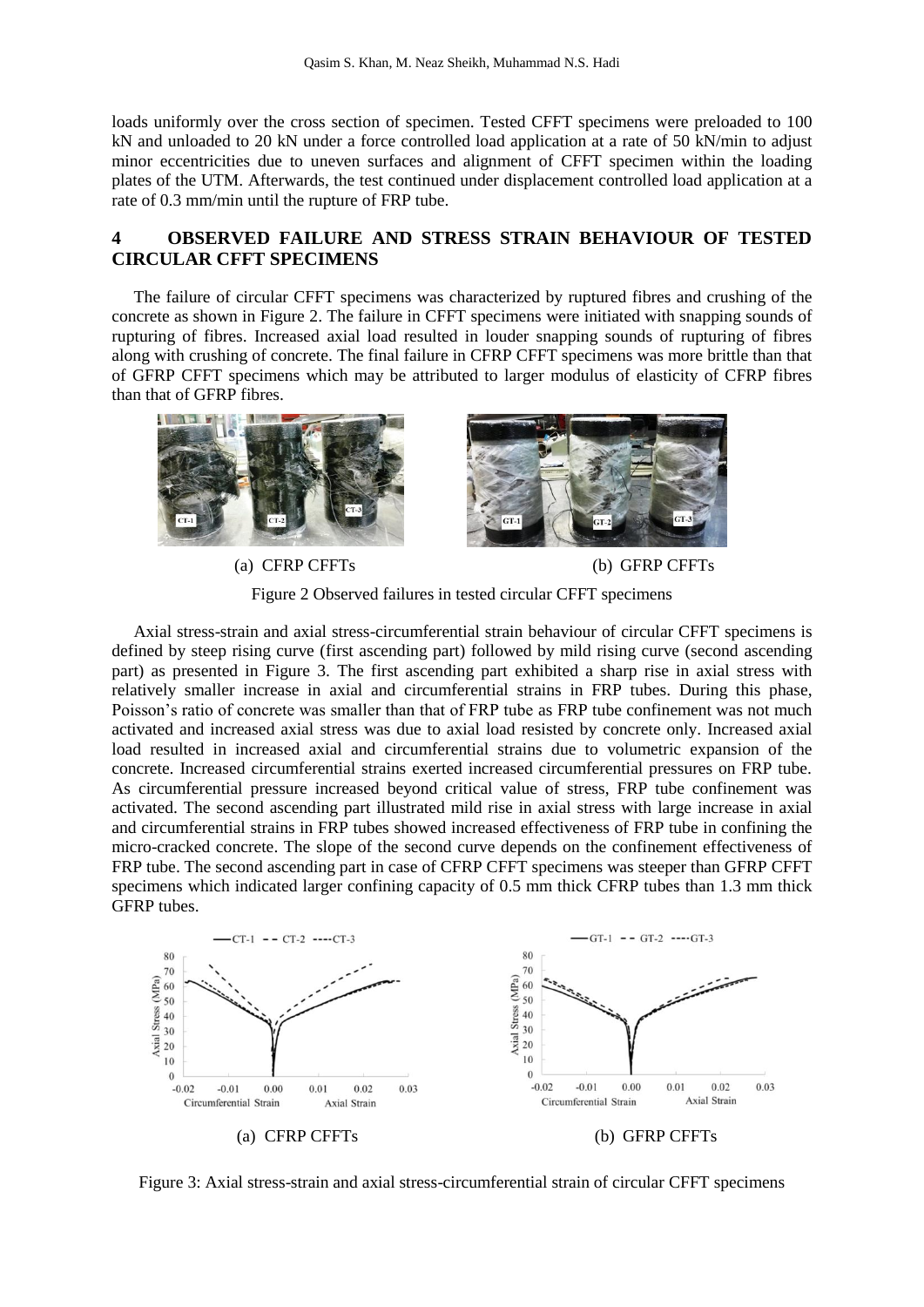# **5 TEST RESULTS AND COMPARISON WITH AVAILABLE FRP SHEET STUDIES**

The peak axial load-deformation, and confined concrete strength and confined concrete axial and circumferential strain at peak stress of tested circular CFFT specimens are presented in [Table 3.](#page-6-0)

<span id="page-6-0"></span>

|                |                         | Deformation   | Confined             | Confined                         | Circumferential                |
|----------------|-------------------------|---------------|----------------------|----------------------------------|--------------------------------|
| Specimen<br>ID | Peak axial<br>load [kN] | at peak axial | concrete<br>strength | concrete axial<br>strain at peak | strain at peak                 |
|                |                         | $load$ [mm]   | $f_{cc}$ [MPa]       | stress $\varepsilon_{cc}$ [%]    | stress $\varepsilon_{cir}$ [%] |
| $CT-1$         | 1173.5                  | 5.4           | 63.7                 | 2.54                             | 1.89                           |
| $CT-2$         | 1366.3                  | 5.6           | 75.0                 | 2.40                             | 1.50                           |
| $CT-3$         | 1177.0                  | 5.1           | 63.7                 | 2.70                             | 1.60                           |
| $GT-1$         | 1192.1                  | 6.5           | 65.3                 | 2.80                             | 4.80                           |
| $GT-2$         | 1185.1                  | 6.0           | 64.7                 | 2.20                             | 2.00                           |
| $GT-3$         | 1159.5                  | 5.7           | 63.5                 | 2.61                             | 1.99                           |

| Table 3 Test results of circular CFFT specimens |
|-------------------------------------------------|
|-------------------------------------------------|

Confined concrete strengths and confined concrete axial strains of tested circular CFFT specimens are compared with the confined concrete strengths and confined concrete axial strains of available FRP sheet confined concrete specimens with almost similar nominal confinement ratios (Table 4). Tested CFRP CFFT specimens results are compared with CFRP sheet confined concrete specimens results reported by Berthet et al. [\[11\]](#page-7-8) and Jiang and Teng[\[12\]](#page-7-9). Tested GFRP CFFT specimens results are compared with GFRP sheet confined concrete specimens results reported by Ahmad et al. [\[13\]](#page-7-10) and Bullo [\[14\]](#page-7-11). Tested CFRP CFFT specimens resisted 52.3% and 38.0% smaller confined concrete strengths than CFRP sheet confined concrete specimens in Berthet et al. [\[11\]](#page-7-8) and Jiang and Teng[\[12\]](#page-7-9). Confined concrete axial strains of tested CFRP CFFT specimens were almost similar to CFRP sheet confined concrete specimens in Berthet et al. [\[11\]](#page-7-8) and Jiang and Teng [\[12\]](#page-7-9). Tested GFRP CFFT specimens resisted 44.1% and 49.7% smaller confined concrete strengths than GFRP sheet confined concrete specimens reported by Ahmad et al. [\[13\]](#page-7-10) and Bullo [\[14\]](#page-7-11). Tested GFRP CFFT specimens exhibited 42.4% smaller confined concrete axial strains than GFRP sheet confined concrete specimens reported by Bullo [\[14\]](#page-7-11). The confined concrete strengths and confined concrete axial strains of tested circular CFFT specimens were smaller than FRP sheet confined concrete specimens with similar nominal confinement ratios and these results are consistent with the experimental confined concrete strengths and confined concrete axial strains reported in Toutanji [\[15\]](#page-7-12).

Table 5 Experimental results of FRP sheet confined concrete specimens

| Study                  | Diameter<br>$D$ [mm] | Height<br>to<br>diameter<br>ratio<br>H/D | Unconfined<br>concrete<br>strength<br>$f_{co}$ [MPa] | Thickness<br>of FRP<br>sheet $t$<br>$\lceil$ mm $\rceil$ | Modulus<br>of<br>Elasticity<br>of fibres<br>$E_f$ [GPa] | Confined<br>concrete<br>strength<br>$f_{cc}$ [MPa] | Confined<br>concrete<br>strain<br>$\varepsilon_{cc}$ [%] |
|------------------------|----------------------|------------------------------------------|------------------------------------------------------|----------------------------------------------------------|---------------------------------------------------------|----------------------------------------------------|----------------------------------------------------------|
| Berthet et al.         | 160.0                | 2.0                                      | 40.1                                                 | 0.99                                                     | 230                                                     | 142.4                                              | 2.46                                                     |
| [11]                   | 160.0                | 2.0                                      | 40.1                                                 | 0.99                                                     | 230                                                     | 140.4                                              | 2.39                                                     |
| Jiang and              | 152.0                | 2.0                                      | 38.0                                                 | 0.68                                                     | 241                                                     | 110.1                                              | 2.55                                                     |
| Teng $[12]$            | 152.0                | 2.0                                      | 38.0                                                 | 0.68                                                     | 241                                                     | 107.4                                              | 2.61                                                     |
| Ahmad et<br>al. $[13]$ | 102.0                | 1.99                                     | 39.0                                                 | 0.88                                                     | 48                                                      | 115.3                                              |                                                          |
|                        | 150.0                | 2.0                                      | 32.5                                                 | 1.15                                                     | 65                                                      | 118.8                                              | 4.28                                                     |
| Bullo $[14]$           | 150.0                | 2.0                                      | 32.5                                                 | 1.15                                                     | 65                                                      | 130.2                                              | 4.04                                                     |
|                        | 150.                 | 2.0                                      | 32.5                                                 | 1.15                                                     | 65                                                      | 135.8                                              | 4.84                                                     |